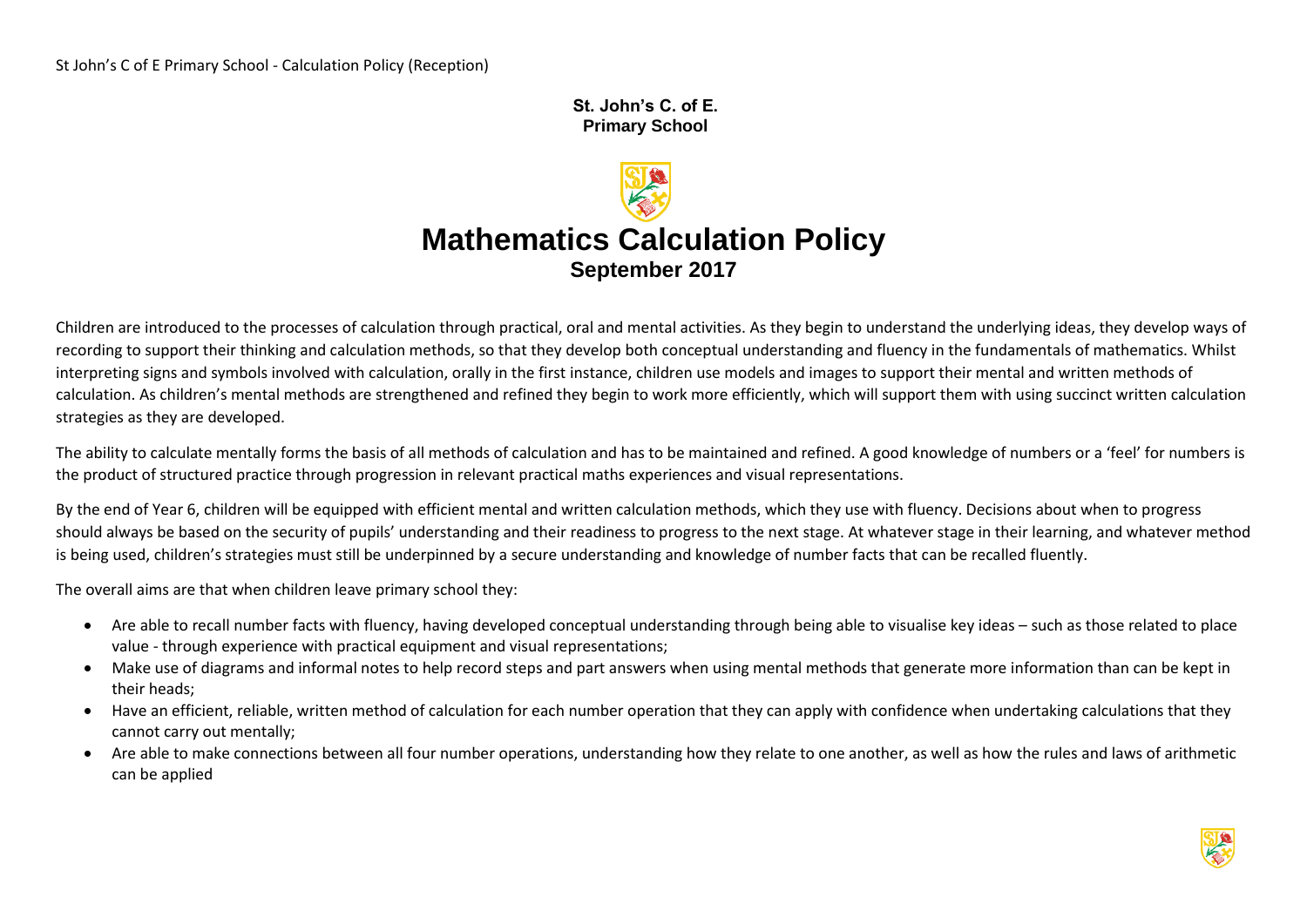# **Mathematical Vocabulary**

| <b>Addition</b>  | <b>Subtraction</b> | <b>Multiplication</b> | <b>Division</b> |
|------------------|--------------------|-----------------------|-----------------|
| Add              | Take away          | Repeated addition     | Groups of       |
| Plus             | Count back         | <b>Times</b>          | Into groups of  |
| More             | Less               | Array                 | Halve           |
| Altogether       | <b>Minus</b>       | Multiply              | Share           |
| Total            | Fewer              | Groups of             | Equally         |
| Increase         | <b>Difference</b>  | Double                | Into lots of    |
| Make             | Count on           | Multiplication        | Divided by      |
| And              | How many more than | <b>Multiples</b>      | Half            |
| Carry            | Subtract           | Factor                | Quarter         |
| Symbol           | Decrease           | Product               | Remainder       |
| Operation        | Exchange           | Lots of               | Factor          |
| Equals           | Symbol             | Arrays                | Divisible       |
| Addend           | Operation          | Symbol                | <b>Divisor</b>  |
| Sum <sup>*</sup> | Equals             | Operation             | <b>Dividend</b> |
|                  |                    | Equals                | Quotient        |
|                  |                    |                       | Regroup         |
|                  |                    |                       | Symbol          |
|                  |                    |                       | Operation       |
|                  |                    |                       | Equals          |

\* 'sum' is a term used for an addition calculation. No other operation uses this term.

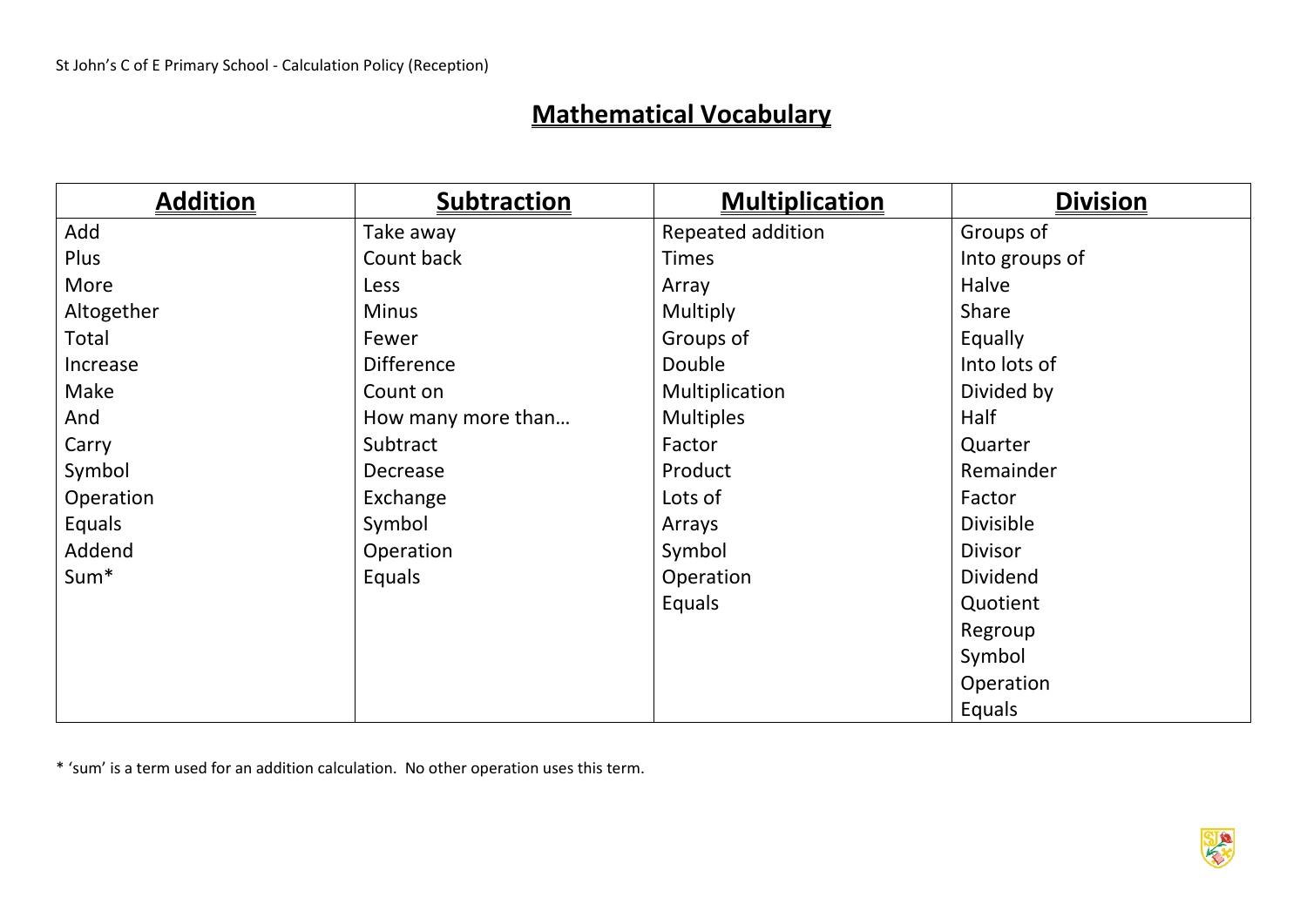

#### **St John's Mathematics Calculation Policy**

#### **Reception**

#### **Addition**

| Pupils should be taught to:<br>Must have skills before children can start to calculate<br>$3 + 2 =$<br>Reception<br>Children count reliably with<br>$\bullet$<br>Children to count on and back using chanting, rhymes, songs<br>numbers from 1 to 20<br>and stories numbers to 10 initially and then move to 20.<br>Use number bonds and<br>related number facts within<br>How many spots?<br>Children to recognise, write, match numbers to 10.<br>10<br>Children to recognise lots of different representations of the<br>same number.<br>Children to show understanding of one to one<br>correspondence to ten. Children to be able to count up to<br>ten objects accurately.<br>Children to find one more than a given number to 10.<br>One more than is . Children to complete<br>practically first.<br>Children to practically move objects to ensure accurate<br>counting. |  |
|-----------------------------------------------------------------------------------------------------------------------------------------------------------------------------------------------------------------------------------------------------------------------------------------------------------------------------------------------------------------------------------------------------------------------------------------------------------------------------------------------------------------------------------------------------------------------------------------------------------------------------------------------------------------------------------------------------------------------------------------------------------------------------------------------------------------------------------------------------------------------------------|--|
|                                                                                                                                                                                                                                                                                                                                                                                                                                                                                                                                                                                                                                                                                                                                                                                                                                                                                   |  |
|                                                                                                                                                                                                                                                                                                                                                                                                                                                                                                                                                                                                                                                                                                                                                                                                                                                                                   |  |
|                                                                                                                                                                                                                                                                                                                                                                                                                                                                                                                                                                                                                                                                                                                                                                                                                                                                                   |  |
|                                                                                                                                                                                                                                                                                                                                                                                                                                                                                                                                                                                                                                                                                                                                                                                                                                                                                   |  |
|                                                                                                                                                                                                                                                                                                                                                                                                                                                                                                                                                                                                                                                                                                                                                                                                                                                                                   |  |
|                                                                                                                                                                                                                                                                                                                                                                                                                                                                                                                                                                                                                                                                                                                                                                                                                                                                                   |  |
|                                                                                                                                                                                                                                                                                                                                                                                                                                                                                                                                                                                                                                                                                                                                                                                                                                                                                   |  |
|                                                                                                                                                                                                                                                                                                                                                                                                                                                                                                                                                                                                                                                                                                                                                                                                                                                                                   |  |
|                                                                                                                                                                                                                                                                                                                                                                                                                                                                                                                                                                                                                                                                                                                                                                                                                                                                                   |  |
|                                                                                                                                                                                                                                                                                                                                                                                                                                                                                                                                                                                                                                                                                                                                                                                                                                                                                   |  |
|                                                                                                                                                                                                                                                                                                                                                                                                                                                                                                                                                                                                                                                                                                                                                                                                                                                                                   |  |
|                                                                                                                                                                                                                                                                                                                                                                                                                                                                                                                                                                                                                                                                                                                                                                                                                                                                                   |  |
|                                                                                                                                                                                                                                                                                                                                                                                                                                                                                                                                                                                                                                                                                                                                                                                                                                                                                   |  |
|                                                                                                                                                                                                                                                                                                                                                                                                                                                                                                                                                                                                                                                                                                                                                                                                                                                                                   |  |
|                                                                                                                                                                                                                                                                                                                                                                                                                                                                                                                                                                                                                                                                                                                                                                                                                                                                                   |  |
|                                                                                                                                                                                                                                                                                                                                                                                                                                                                                                                                                                                                                                                                                                                                                                                                                                                                                   |  |
|                                                                                                                                                                                                                                                                                                                                                                                                                                                                                                                                                                                                                                                                                                                                                                                                                                                                                   |  |
|                                                                                                                                                                                                                                                                                                                                                                                                                                                                                                                                                                                                                                                                                                                                                                                                                                                                                   |  |
|                                                                                                                                                                                                                                                                                                                                                                                                                                                                                                                                                                                                                                                                                                                                                                                                                                                                                   |  |
| Children to combine 2 one digit numbers to add using                                                                                                                                                                                                                                                                                                                                                                                                                                                                                                                                                                                                                                                                                                                                                                                                                              |  |
| practical objects and say full sentence.                                                                                                                                                                                                                                                                                                                                                                                                                                                                                                                                                                                                                                                                                                                                                                                                                                          |  |
| Children to count on to find the answer.                                                                                                                                                                                                                                                                                                                                                                                                                                                                                                                                                                                                                                                                                                                                                                                                                                          |  |
| <b>Experiment with moving</b><br>Children to use digit cards to represent pictorial calculations.                                                                                                                                                                                                                                                                                                                                                                                                                                                                                                                                                                                                                                                                                                                                                                                 |  |
| the symbols e.g. $10 = 9 + 1$<br>Children to record answers to a calculation                                                                                                                                                                                                                                                                                                                                                                                                                                                                                                                                                                                                                                                                                                                                                                                                      |  |
| Children to be able to write the calculation, initially with                                                                                                                                                                                                                                                                                                                                                                                                                                                                                                                                                                                                                                                                                                                                                                                                                      |  |
| blank boxes to support layout structure, moving to                                                                                                                                                                                                                                                                                                                                                                                                                                                                                                                                                                                                                                                                                                                                                                                                                                |  |
| independent writing of calculations.                                                                                                                                                                                                                                                                                                                                                                                                                                                                                                                                                                                                                                                                                                                                                                                                                                              |  |
|                                                                                                                                                                                                                                                                                                                                                                                                                                                                                                                                                                                                                                                                                                                                                                                                                                                                                   |  |
| Repeat all the above steps to 20 once mastered with                                                                                                                                                                                                                                                                                                                                                                                                                                                                                                                                                                                                                                                                                                                                                                                                                               |  |
| numbers 1-10                                                                                                                                                                                                                                                                                                                                                                                                                                                                                                                                                                                                                                                                                                                                                                                                                                                                      |  |

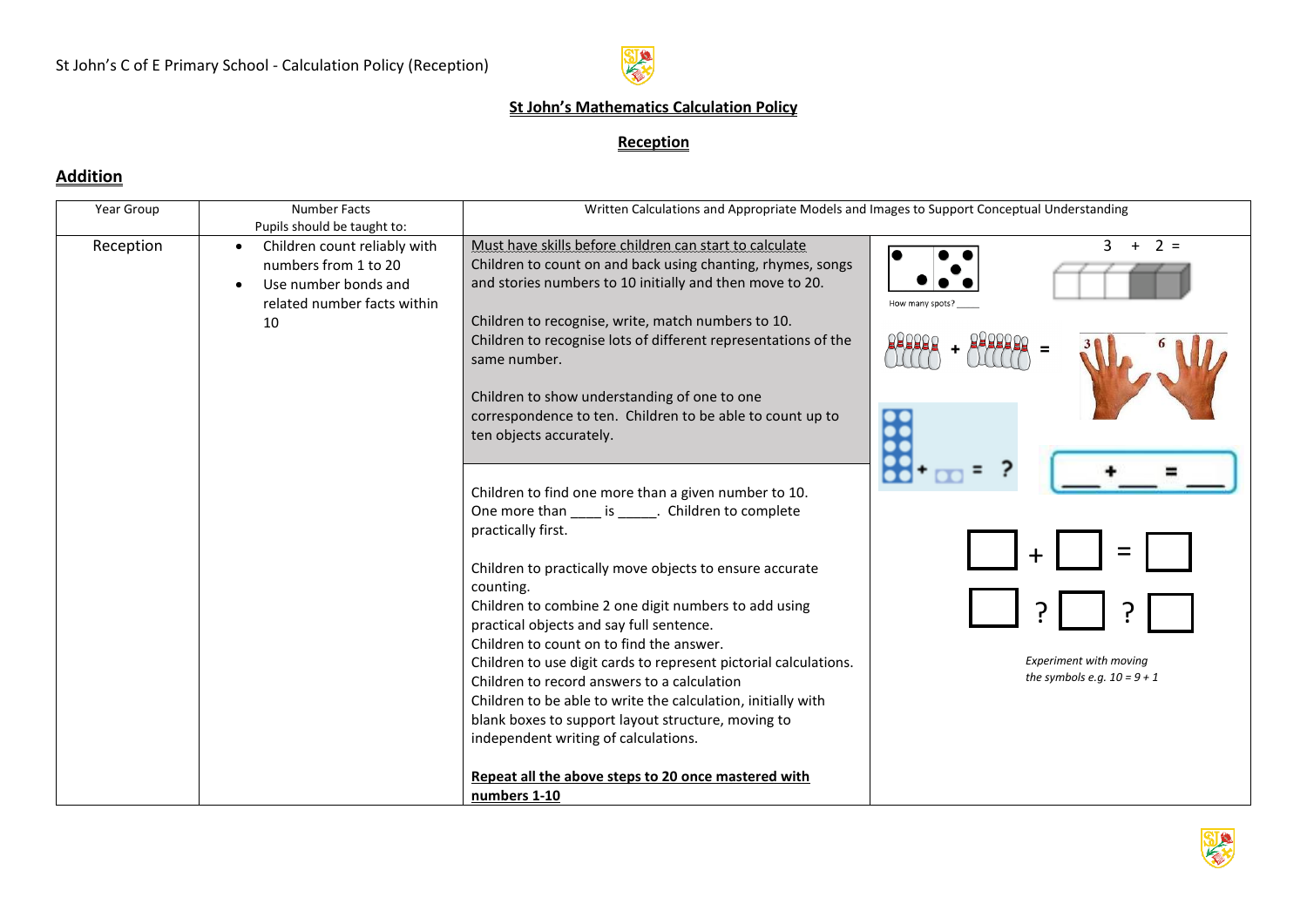## **Subtraction**

| Year Group | <b>Number Facts</b>                       | Written Calculations and Appropriate Models and Images to Support Conceptual Understanding |                              |
|------------|-------------------------------------------|--------------------------------------------------------------------------------------------|------------------------------|
|            | Pupils should be taught to:               |                                                                                            |                              |
| Reception  | Children count reliably with<br>$\bullet$ | Must have skills before children can start to calculate                                    | ) takeawa                    |
|            | numbers from 1 to 20                      | Children to count on and back using chanting, rhymes, songs                                |                              |
|            | Children to have rapid recall             | and stories numbers to 10 initially and then move to 20.                                   |                              |
|            | of one more and one less                  |                                                                                            |                              |
|            |                                           | Children to recognise, write, match numbers to 10.                                         |                              |
|            |                                           | Children to recognise lots of different representations of the                             |                              |
|            |                                           | same number.                                                                               |                              |
|            |                                           |                                                                                            |                              |
|            |                                           | Children to show understanding of one to one                                               |                              |
|            |                                           | correspondence to ten. Children to be able to count groups                                 |                              |
|            |                                           | of up to ten objects accurately.                                                           | 1 less than 5 is<br>4        |
|            |                                           | Children to take away the smallest number from the largest                                 | amount to subtract on top of |
|            |                                           | number using practical objects.                                                            | the bigger Numicon.          |
|            |                                           | Children to find one less of a given number to 10.                                         |                              |
|            |                                           | One less than is                                                                           |                              |
|            |                                           |                                                                                            |                              |
|            |                                           | Children to count back from the largest number to find an                                  |                              |
|            |                                           | answer                                                                                     |                              |
|            |                                           |                                                                                            |                              |
|            |                                           | Children to use digit cards to represent pictorial calculations.                           |                              |
|            |                                           | Children to record answers to a calculation. Children to                                   |                              |
|            |                                           | ensure larger number is first and then say full sentence aloud.                            |                              |
|            |                                           |                                                                                            |                              |
|            |                                           | Children to be able to write the calculation, initially with                               |                              |
|            |                                           | blank boxes to support structure, moving to independent                                    |                              |
|            |                                           | writing of calculations.                                                                   |                              |
|            |                                           |                                                                                            |                              |
|            |                                           | Repeat all the above steps to 20 once mastered with                                        |                              |
|            |                                           | numbers 1-10                                                                               |                              |